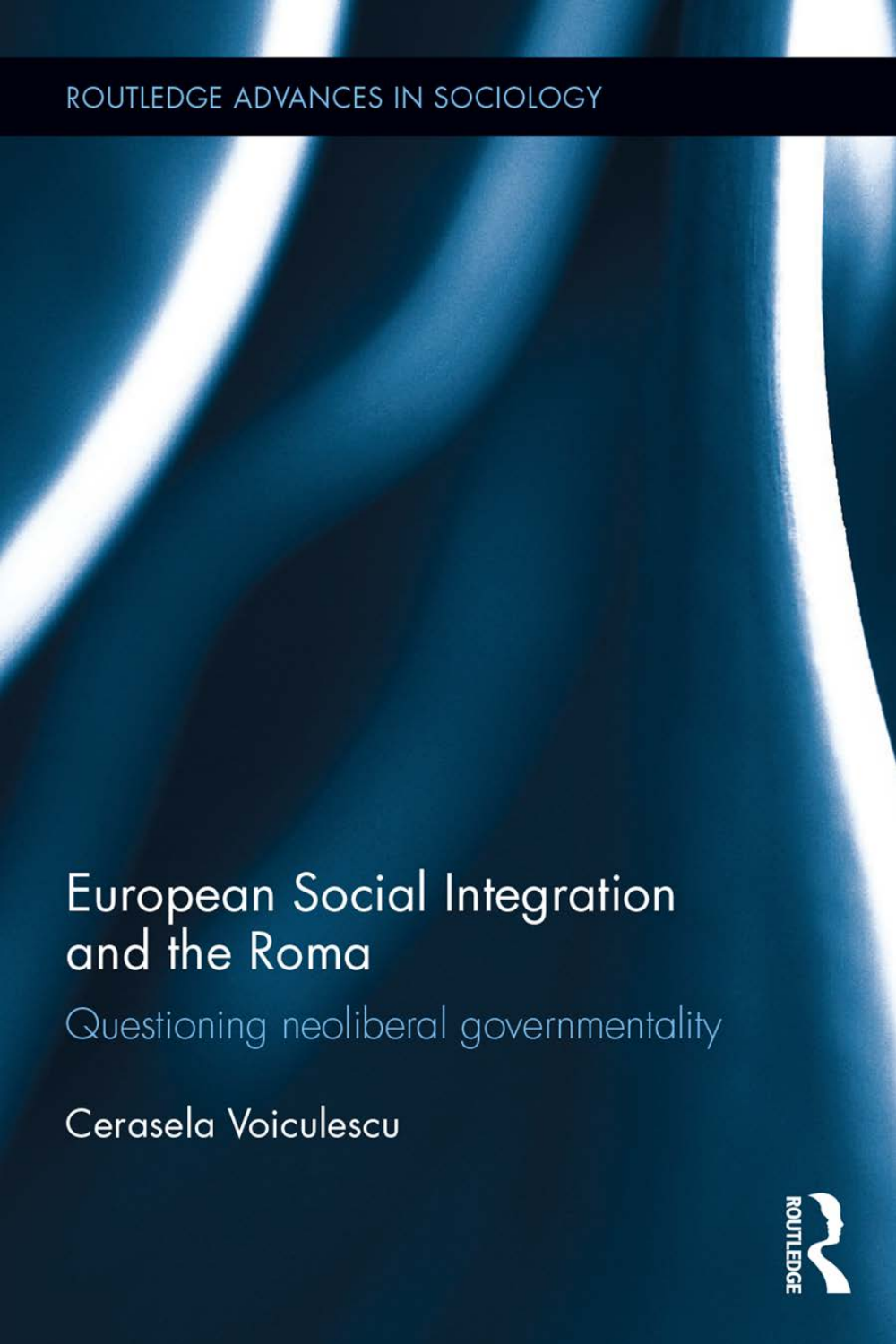### **European Social Integration and the Roma**

Theoretically nuanced and empirically rich, this new study by sociologist Dr. Cerasela Voiculescu offers a unique and fresh insight on how power, in neoliberal times, is impacting on different Roma communities in Romania. Based on field observations, community work and academic reflection over nearly fifteen years, the project deftly deconstructs "the Roma" as both political projection and as non-static actors with strength, agency and their own power in challenging and disrupting gadzhe (non-Roma) institutions and the state. This is a remarkable book that strikes new ground in both Romani studies and critical accounts of neoliberalism and power.

> **Colin Clark**, Professor of Sociology and Social Policy, University of the West of Scotland, UK

In the field of political sociology and European studies, there has long been a discussion on transnational neoliberal development and ethnic groups' selfgovernance. Notwithstanding, there has been limited exploration in relation to modes of knowledge production associated with neoliberal governance of the Other (e.g. ethnic and indigenous groups), which capture its idiosyncratic modes of political expression and empowerment.

Drawing on Michel Foucault's political philosophy, this book discusses European social integration as transnational neoliberal governmentality and challenges its epistemologically constituted subaltern subject. Neoliberalism is questioned in relation to its programs of securitisation of poverty and authoritarian models of self-governance associated with instrumentality of the market. In this context, the book's rich political historical ethnography develops a new framework for the study of social power. Furthermore, inspired by Jacques Ranciere's radical philosophy, *European Social Integration and the Roma* proposes a new mode of knowledge production about populations excessively subjected to neoliberal governmentality, heralding the epistemological decolonisation of the neoliberal subject.

Presenting an insightful new prospect in critical sociology as well as the conceptualisation of power and the application of theories of governmentality, this book will appeal to scholars interested in the areas of political sociology and anthropology, international relations, social and political theory/philosophy and post-development studies.

**Cerasela Voiculescu** is an experienced researcher interested in critical social and political philosophy/theory with specific reference to social and political power, neoliberalism, knowledge, governmentality and European studies.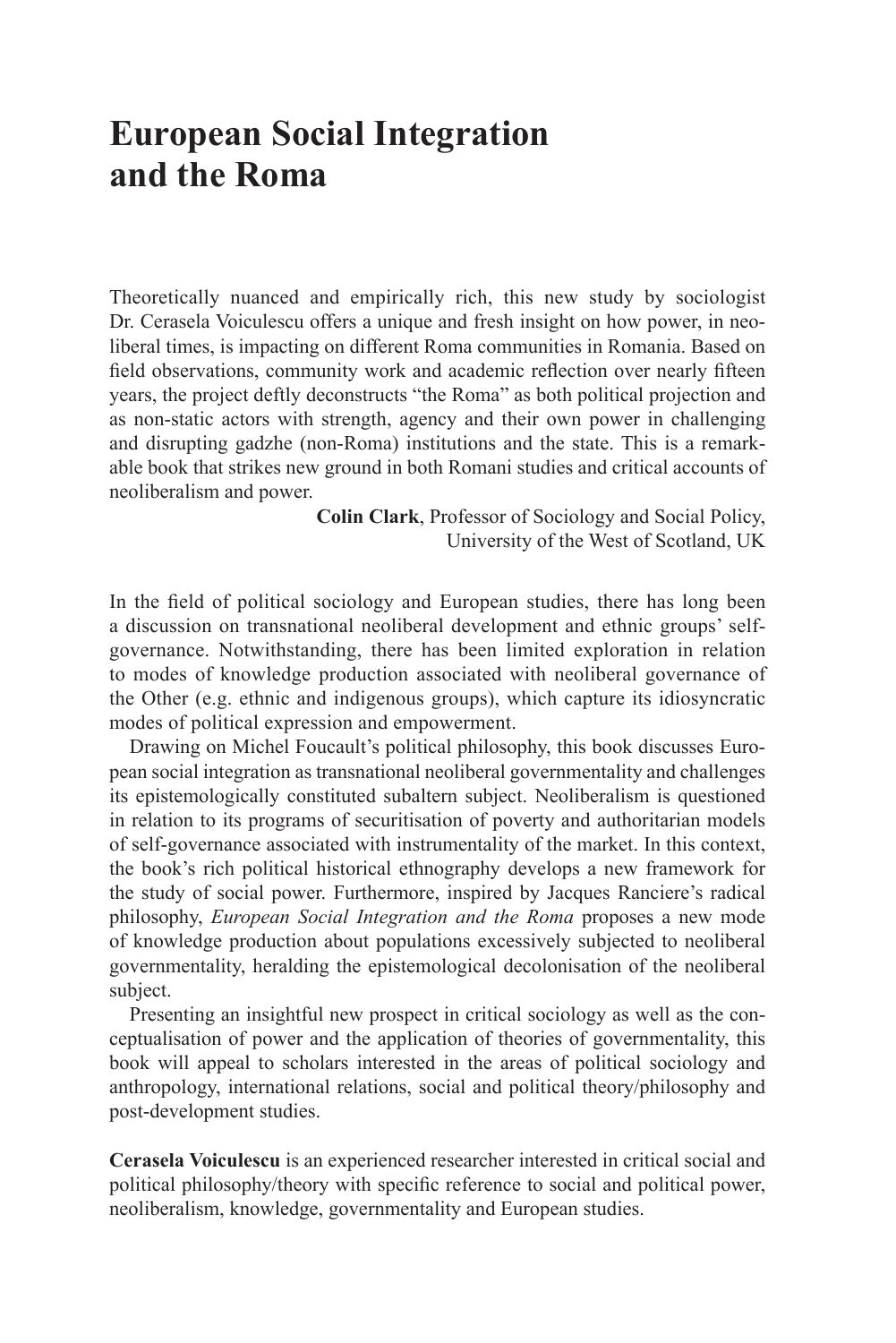### **Routledge Advances in Sociology**

For a full list of titles in this series, please visit [www.routledge.com](http://www.routledge.com)

### **183 Origins of Inequality in Human Societies** *Bernd Baldus*

- **184 Confronting the Challenges of Urbanization in China** Insights from social science perspectives *Edited by Zai Liang, Steven F. Messner, Youqin Huang and Cheng Chen*
- **185 Social Policy and Planning for the 21st Century** In search of the next great social transformation *Donald G. Reid*
- **186 Popular Music and Retro Culture in the Digital Era** *Jean Hogarty*

### **187 Muslim Americans**

Debating the notions of American and Un-American *Nahid Kabir*

### **188 Human Sciences and Human Interests**

Integrating the social, economic, and evolutionary sciences *Mikael Klintman*

### **189 Algorithmic Cultures**

Essays on meaning, performance and new technology *Edited by Robert Seyfert and Jonathan Roberge*

### **190 Becoming Anorexic**

A sociological study *Muriel Darmon*

### **191 European Social Integration and the Roma** Questioning Neoliberal Governmentality *Cerasela Voiculescu*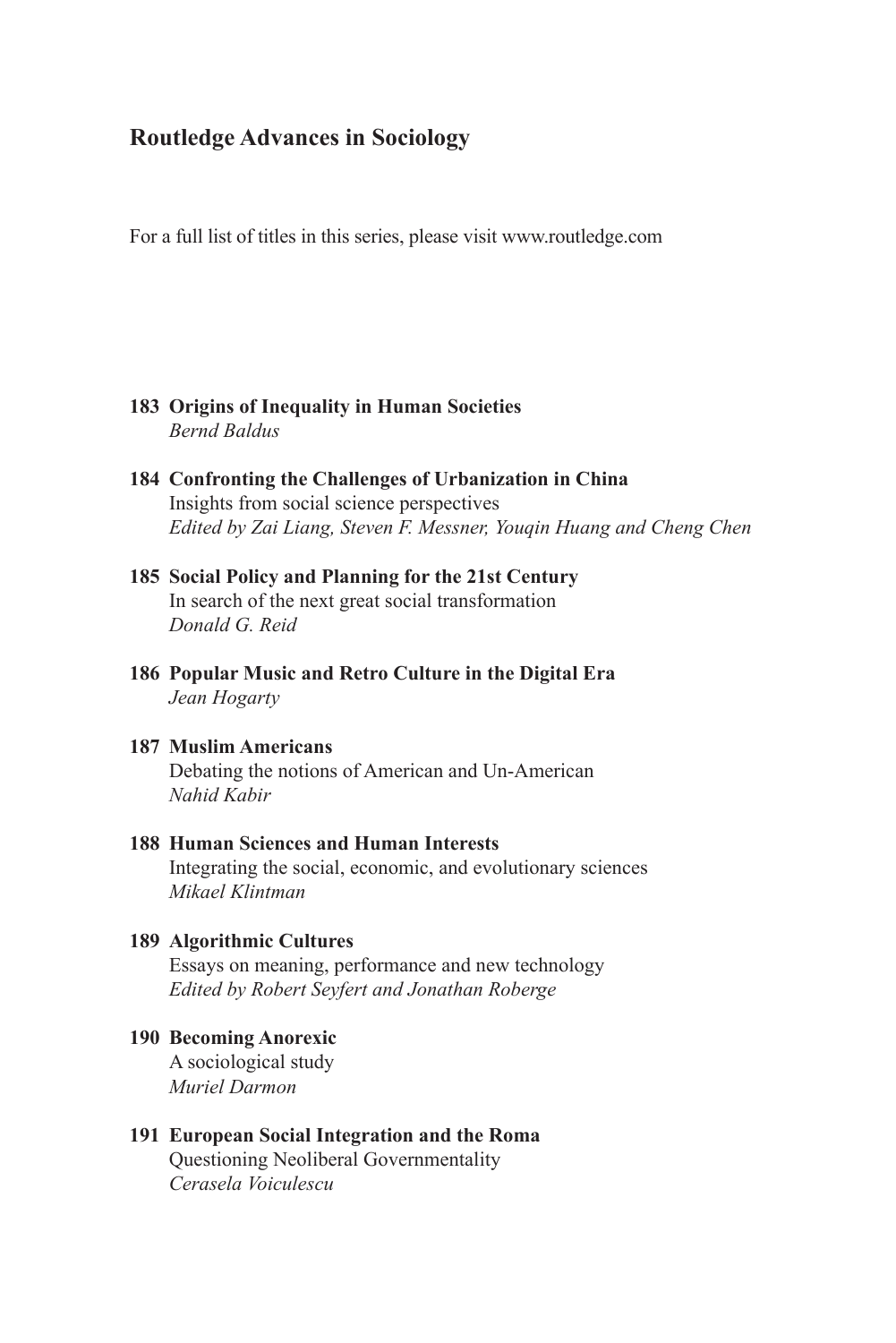# **European Social Integration and the Roma**

Questioning neoliberal governmentality

**Cerasela Voiculescu**

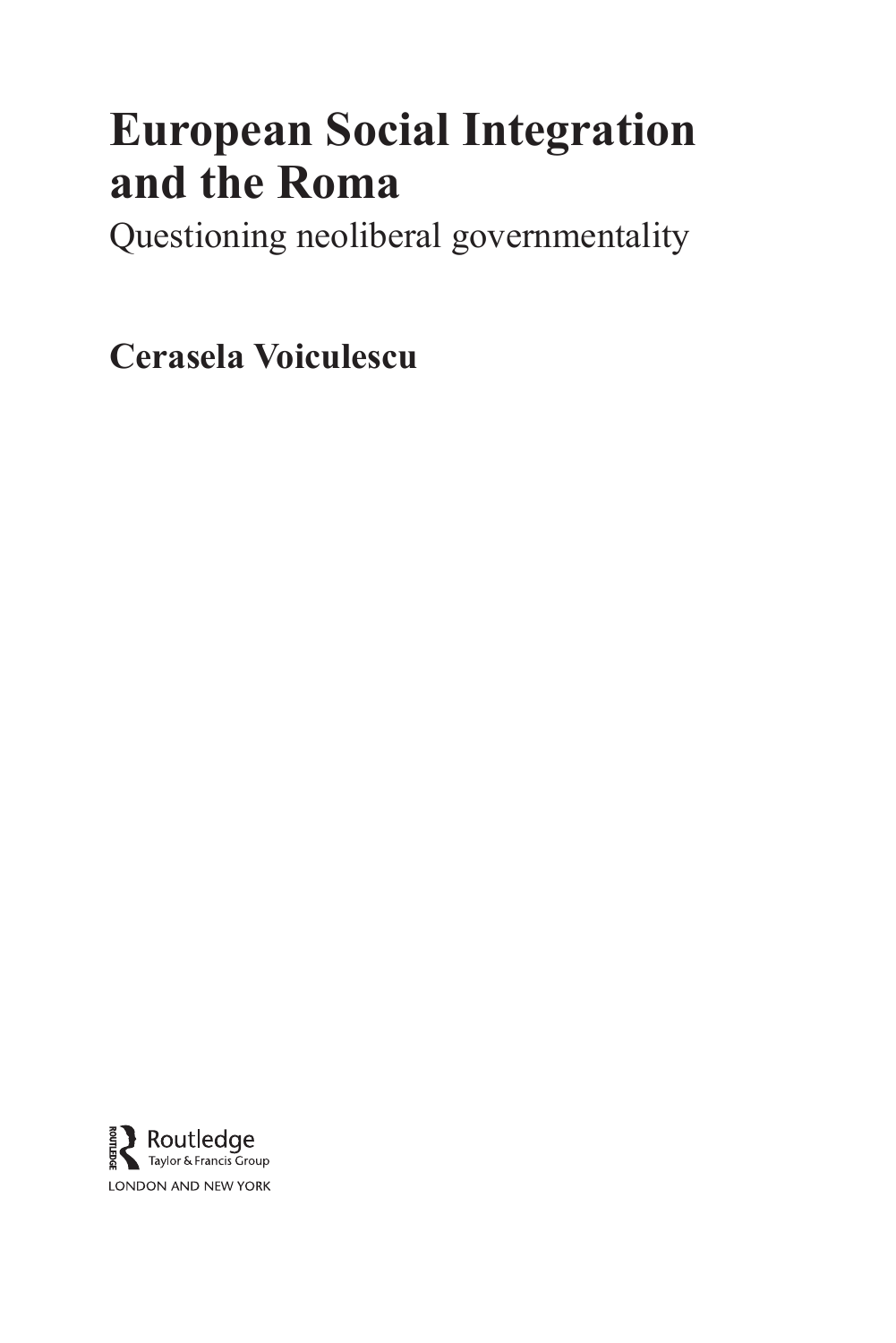First published 2017 by Routledge 2 Park Square, Milton Park, Abingdon, Oxon OX14 4RN

and by Routledge 711 Third Avenue, New York, NY 10017

*Routledge is an imprint of the Taylor & Francis Group, an informa business*

© 2017 Cerasela Voiculescu

The right of Cerasela Voiculescu to be identified as author of this work has been asserted in accordance with sections 77 and 78 of the Copyright, Designs and Patents Act 1988.

All rights reserved. No part of this book may be reprinted or reproduced or utilised in any form or by any electronic, mechanical, or other means, now known or hereafter invented, including photocopying and recording, or in any information storage or retrieval system, without permission in writing from the publishers.

*Trademark notice*: Product or corporate names may be trademarks or registered trademarks, and are used only for identification and explanation without intent to infringe.

*British Library Cataloguing in Publication Data* A catalogue record for this book is available from the British Library

*Library of Congress Cataloging-in-Publication Data*

Names: Voiculescu, Cerasela, author.

Title: European social integration and the Roma : questioning neoliberal governmentality / Cerasela Voiculescu.

Description: Milton Park, Abingdon, Oxon : New York, NY : Routledge, 2017. | Series: Routledge advances in sociology ; 191 | "Simultaneously published in the USA and Canada by Routledge"—Title page verso. | Includes bibliographical references and index.

Identifiers: LCCN 2016022171 | ISBN 9781138898141 (hardback) | ISBN 9781315708737 (ebook)

Subjects: LCSH: Romanies—Europe—Politics and government. | Romanies—Europe—Social conditions. | Social integration—Europe. | Neoliberalism—Europe. | Power (Social sciences)—Europe. | Transnationalism—Political aspects—Europe. | Europe—Ethnic relations—Political aspects. | Europe—Politics and government—1989–

Classification: LCC DX145 .V64 2017 | DDC 305.8914/9704—dc23 LC record available at https://lccn.loc.gov/2016022171

ISBN: 978-1-138-89814-1 (hbk) ISBN: 978-1-315-70873-7 (ebk)

Typeset in Times New Roman by Apex CoVantage, LLC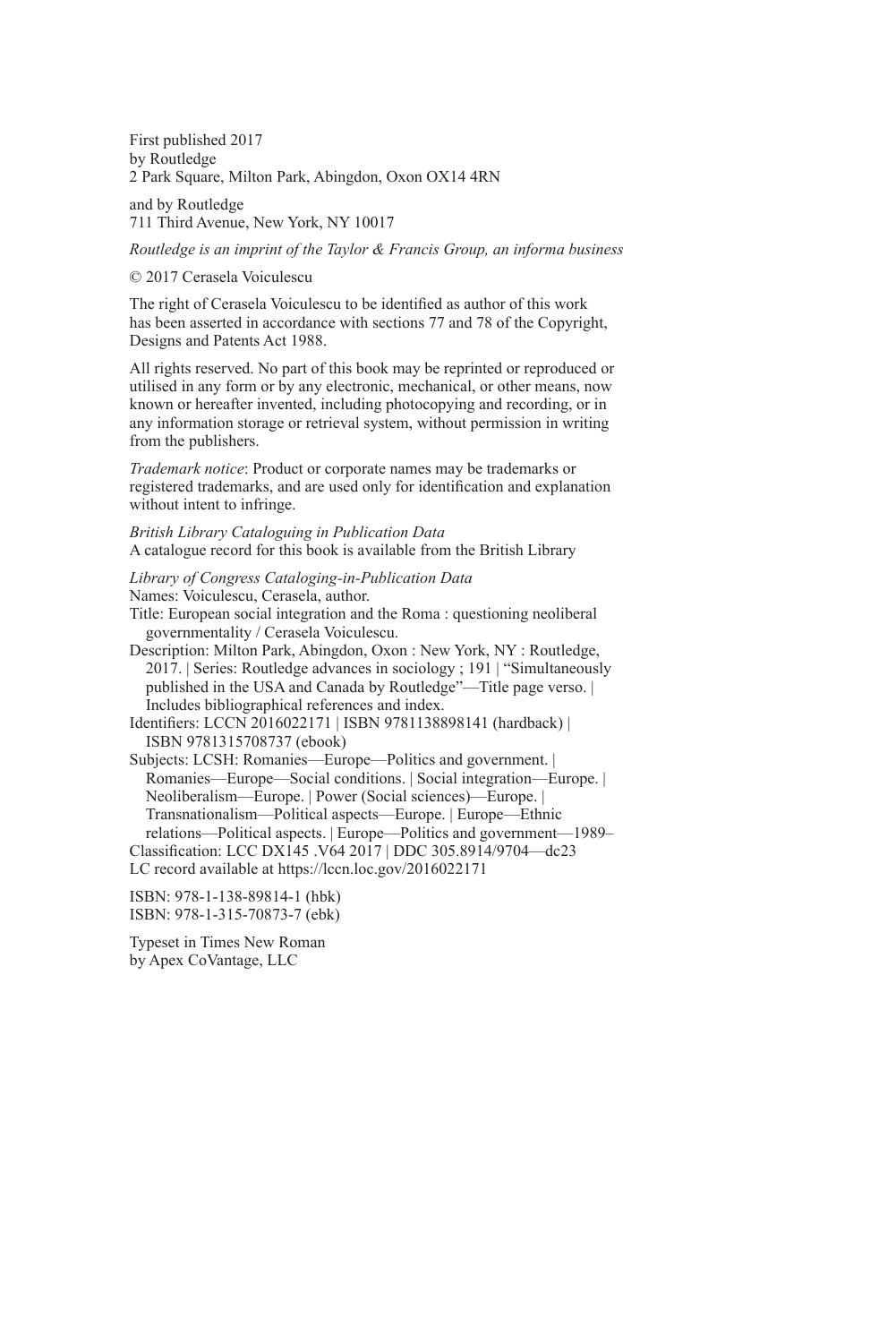*Politics is not the exercise of power. It is the political relationship that makes it possible to conceive the subject of politics (. . .).* 

*Jacques Ranciere*

*What is questioned is the way in which knowledge circulates and functions, its relations to power.*

*Michel Foucault*

*The relation between answer and question is essentially a power relation, hence political: relation of despotic master and slave up in arms. It is never the answer, but the question that sets the building on fire. Let this door be a flame.*

*Edmond Jabes*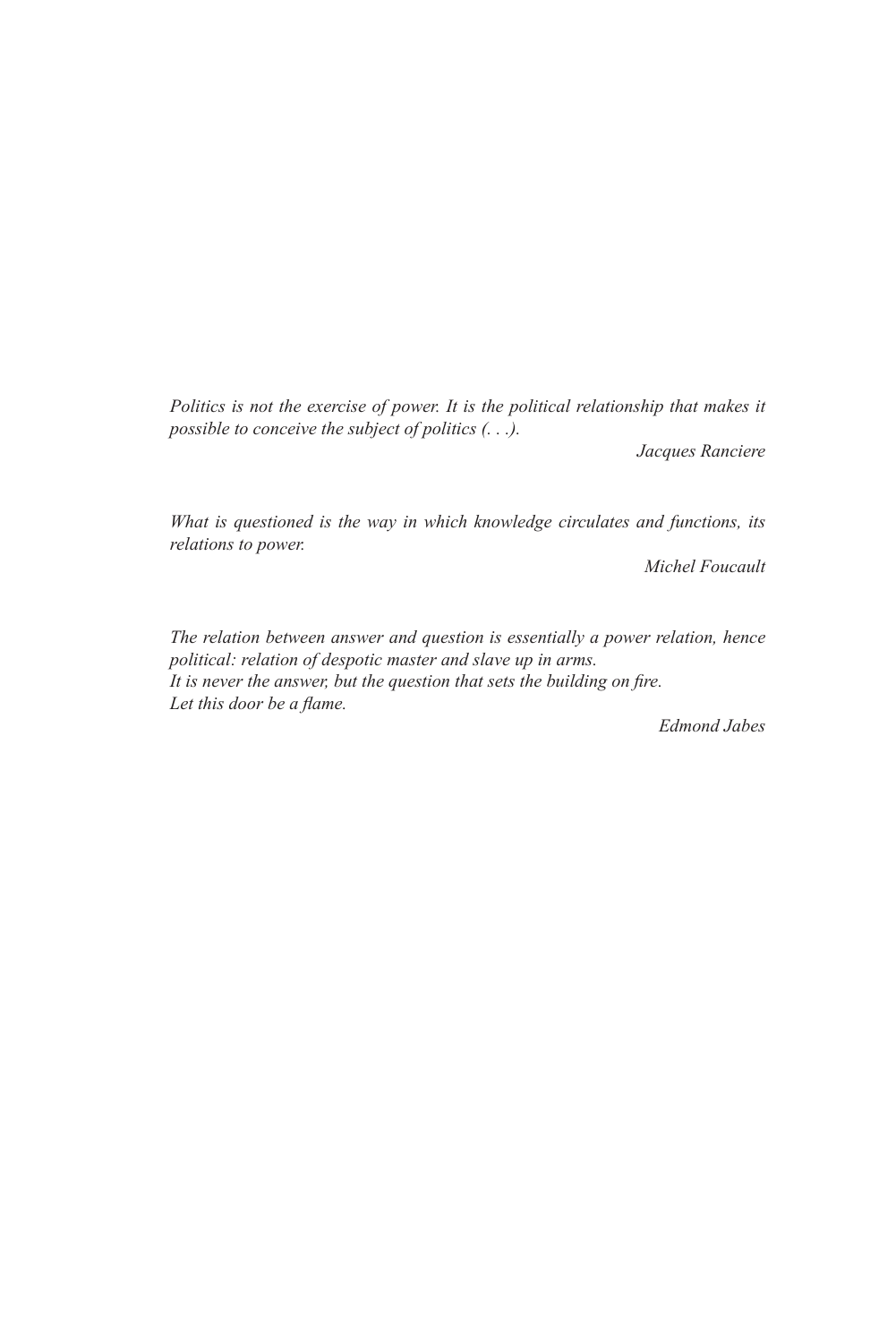*To Roma and all those populations struggling for political recognition and liberty.*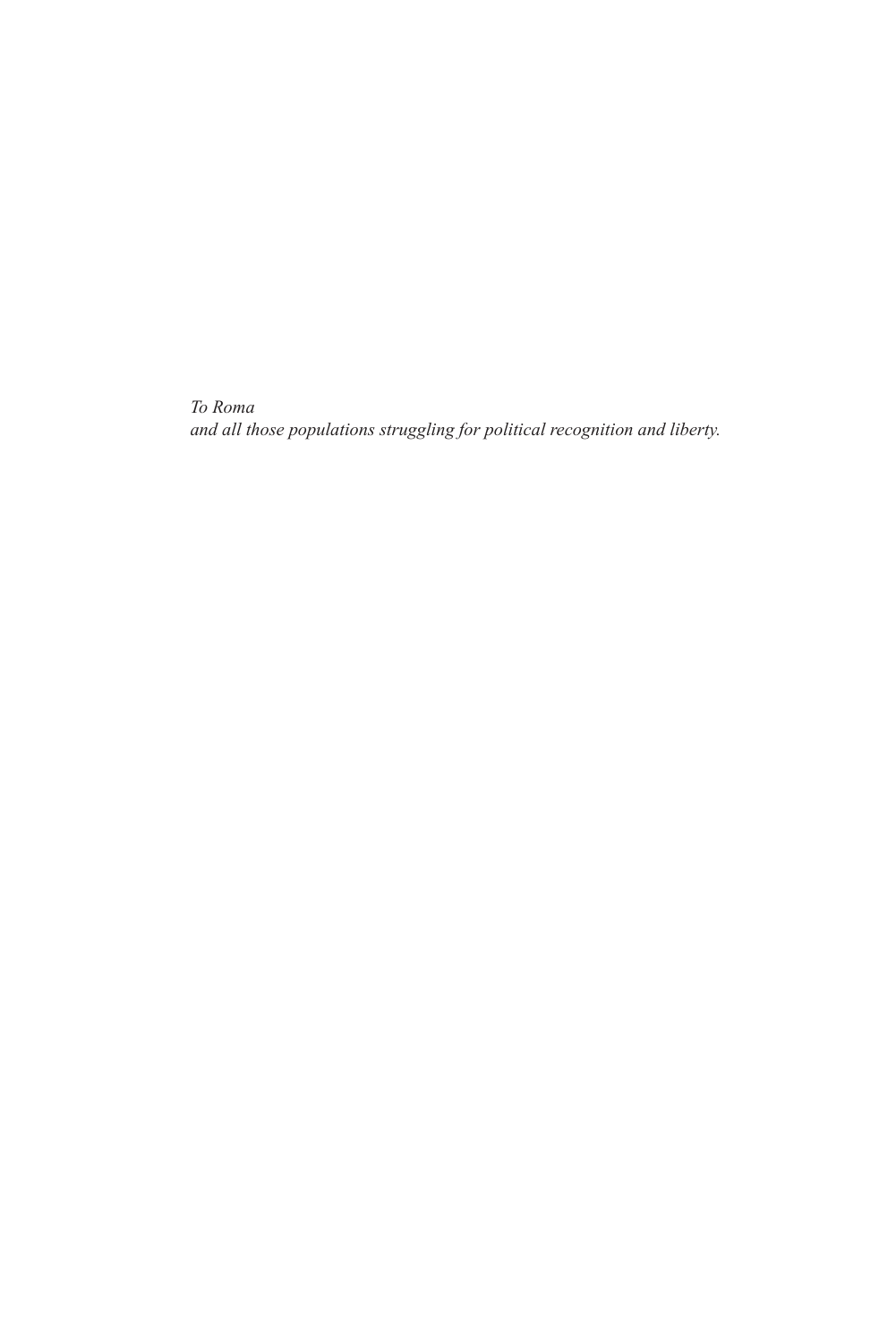## **Contents**

|                                                                                              | List of figures                                                                                                                    | ix  |
|----------------------------------------------------------------------------------------------|------------------------------------------------------------------------------------------------------------------------------------|-----|
| <b>PART I</b><br><b>Book discussion and introduction</b>                                     |                                                                                                                                    |     |
| 1                                                                                            | European transnational government for the Other                                                                                    | 3   |
|                                                                                              | 2 Transnational neoliberal governmentality: the moral<br>economic order of neoliberalism and its subject                           | 9   |
| 3                                                                                            | European social integration as neoliberal governmentality:<br>epistemological colonisation of the subject                          | 22  |
|                                                                                              | 4 Why study power? Questioning the regime of subjection<br>and submission of political subjectivity                                | 29  |
|                                                                                              | 5 Historical entanglements of power: from socialism to<br>post-socialism in Romania                                                | 48  |
| <b>PART II</b><br>A historical political ethnography of social power<br>65<br>among the Roma |                                                                                                                                    |     |
|                                                                                              | 6 On the move within movement from socialism to<br>post-socialism: Roma interactions with smooth<br>vs. striated spaces of economy | 67  |
| 7                                                                                            | Transformations of the state and Roma leadership:<br>self-governance, state capture and Roma brokers                               | 92  |
| 8                                                                                            | Mapping power relations through political fields:<br>patronage politics, political patronage and Romani politics                   | 113 |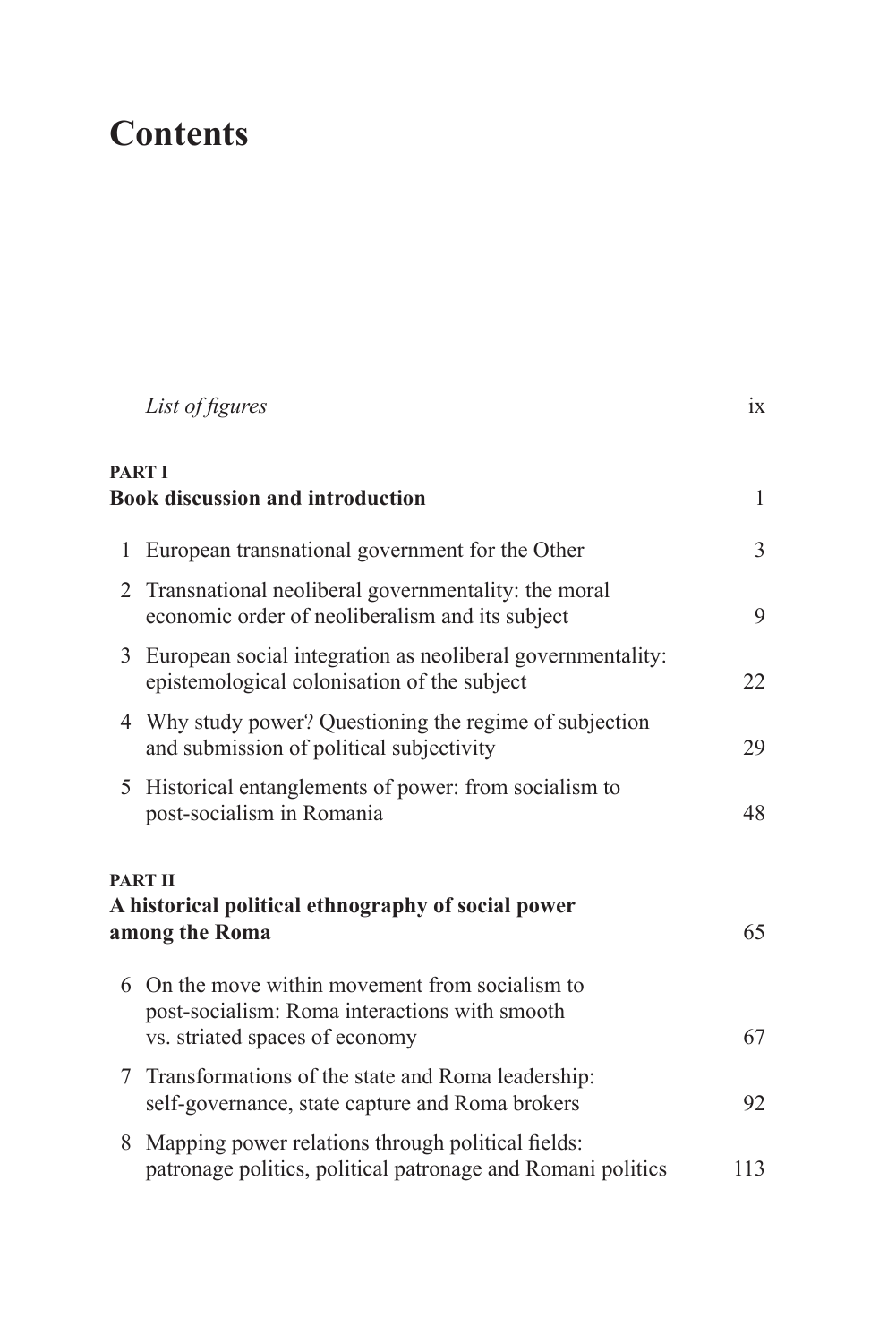| viii                                                                                                                                        | Contents                                                                                                           |     |
|---------------------------------------------------------------------------------------------------------------------------------------------|--------------------------------------------------------------------------------------------------------------------|-----|
| 9                                                                                                                                           | Street level bureaucracy, documenting identity and<br>subjection of Roma to neopatrimonial state power             | 132 |
|                                                                                                                                             | 10 Self-governance and the political subject: Romani<br>Pentecostalism vs. semiological state apparatus of capture | 149 |
| <b>PART III</b><br>The return to the political: epistemological decolonisation<br>165<br>of the subject and historical geographies of power |                                                                                                                    |     |
| 11                                                                                                                                          | Sedentary vs. mobile interaction with spaces of power                                                              | 167 |
|                                                                                                                                             | 12 Historical geographies of power: a theoretical and<br>methodological framework for the study of social power    | 171 |
|                                                                                                                                             | 13 The return to the political-thesis                                                                              | 177 |
|                                                                                                                                             | <i>Index</i>                                                                                                       | 185 |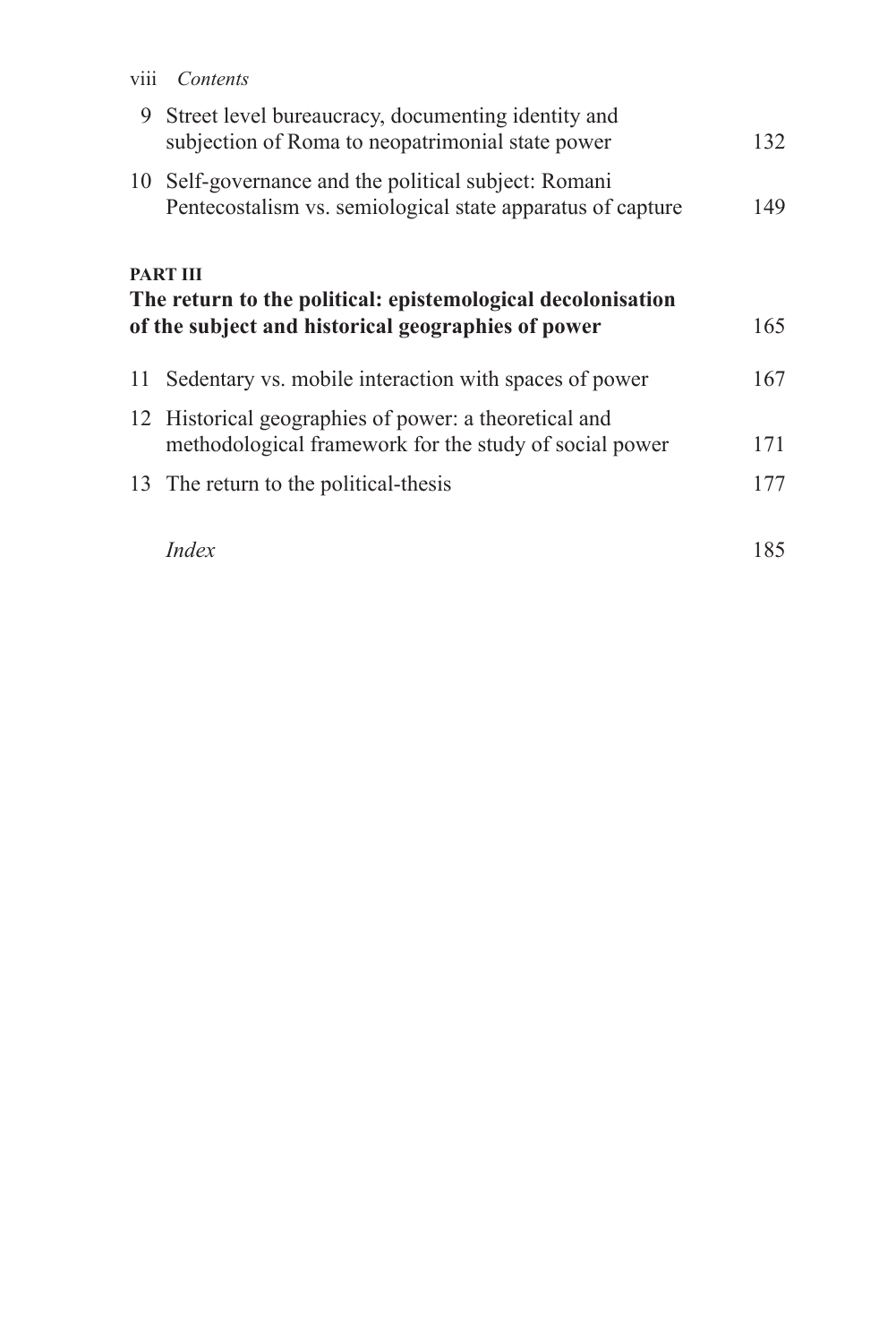# **Figures**

| 4.1a, b | Kalderash, their houses and courtyards                            | 34  |
|---------|-------------------------------------------------------------------|-----|
| 4.2a, b | Romanianised Roma in their district                               | 36  |
| 4.3     | Romanianised Roma district background                             | 41  |
| 4.4     | Kalderash man on the first half of the street, close to the       |     |
|         | main road                                                         | 43  |
| 4.5     | Kalderash's houses on the first half of the street, closer to the |     |
|         | main road                                                         | 44  |
| 4.6     | Farmer with his child driving a cart in the Kalderash's district  |     |
|         | in Liveni                                                         | 45  |
| 4.7     | Kalderash women watering the garden in their courtyard            | 46  |
| 4.8     | Farmer smoking outside his small house situated in                |     |
|         | between two impressive Kalderash's houses                         | 46  |
| 6.1     | Kalderash man in Alexandri demolishing the farmer's               |     |
|         | old house in the courty and of his new property in order to       |     |
|         | build a house for his son                                         | 82  |
| 10.1    | Kalderash's prayer inside the Pentecostal church                  | 151 |
|         |                                                                   |     |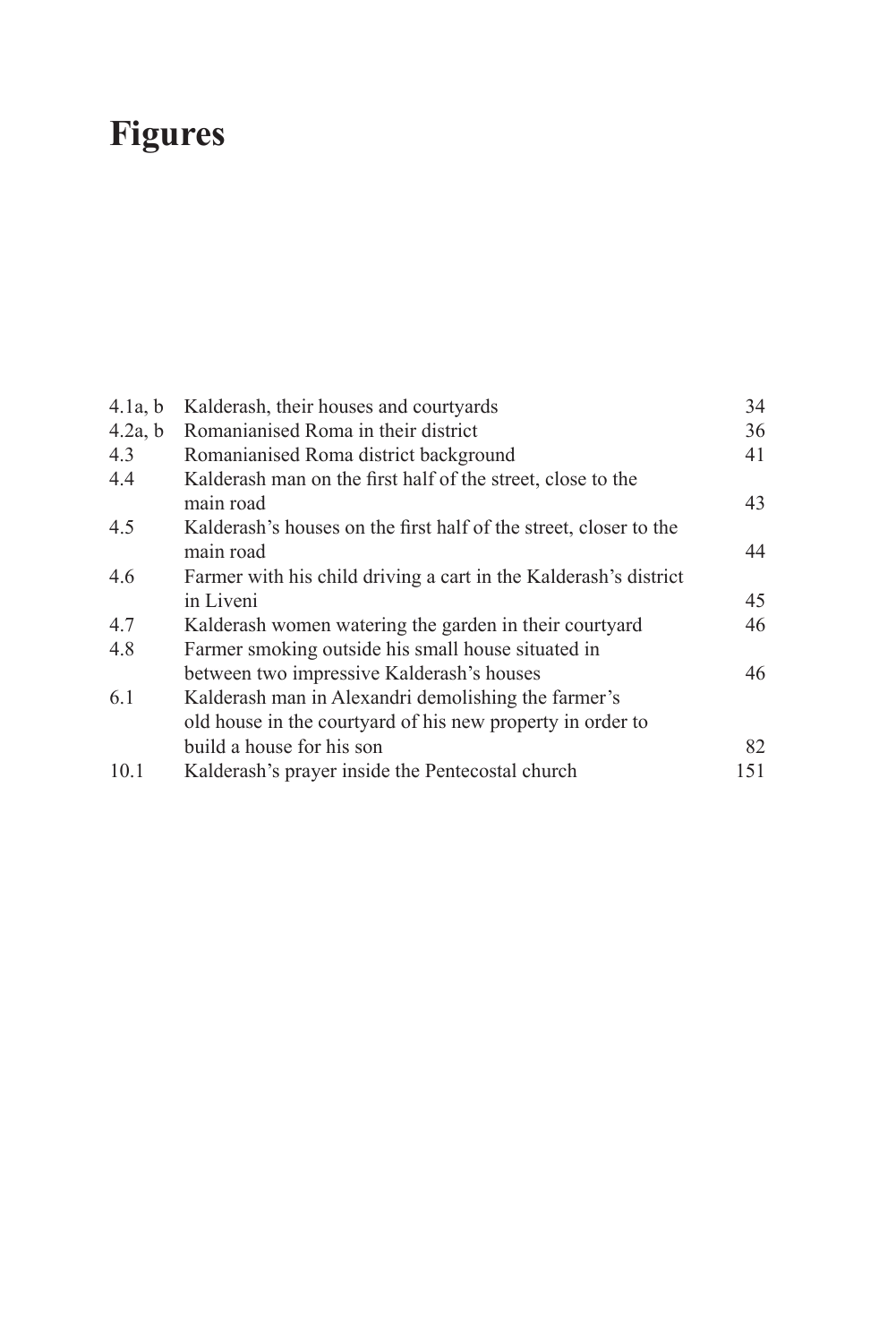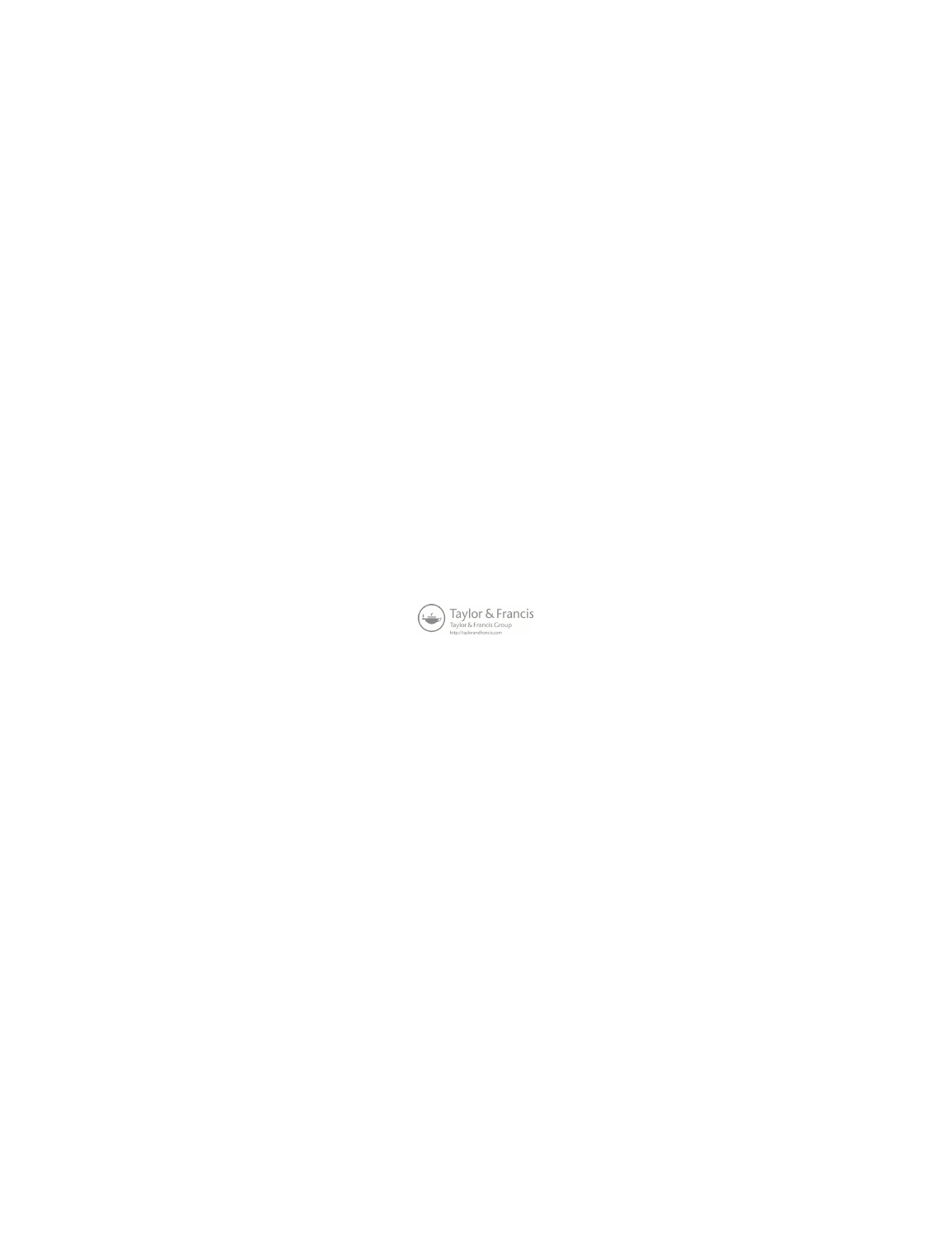# **Part I Book discussion and introduction**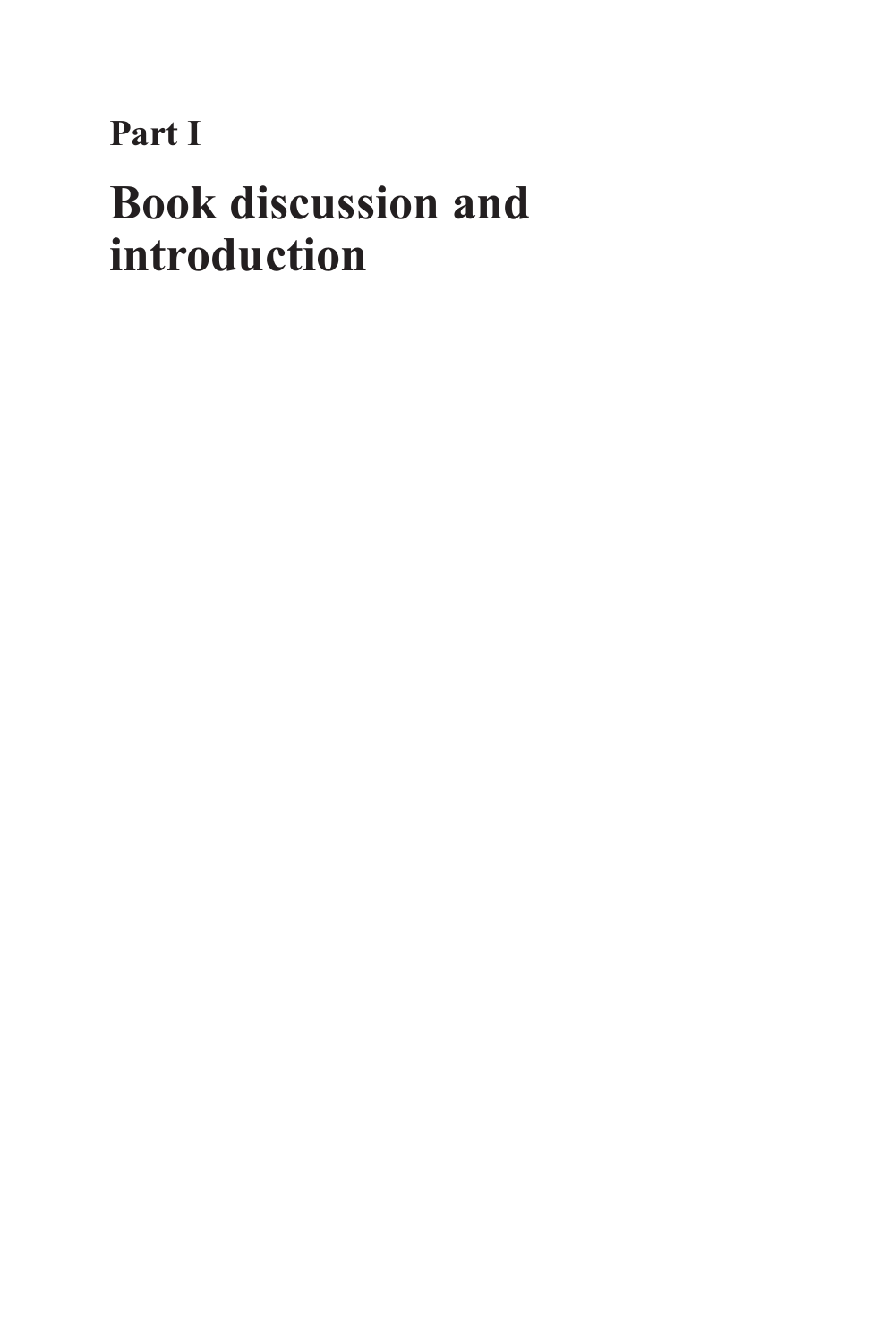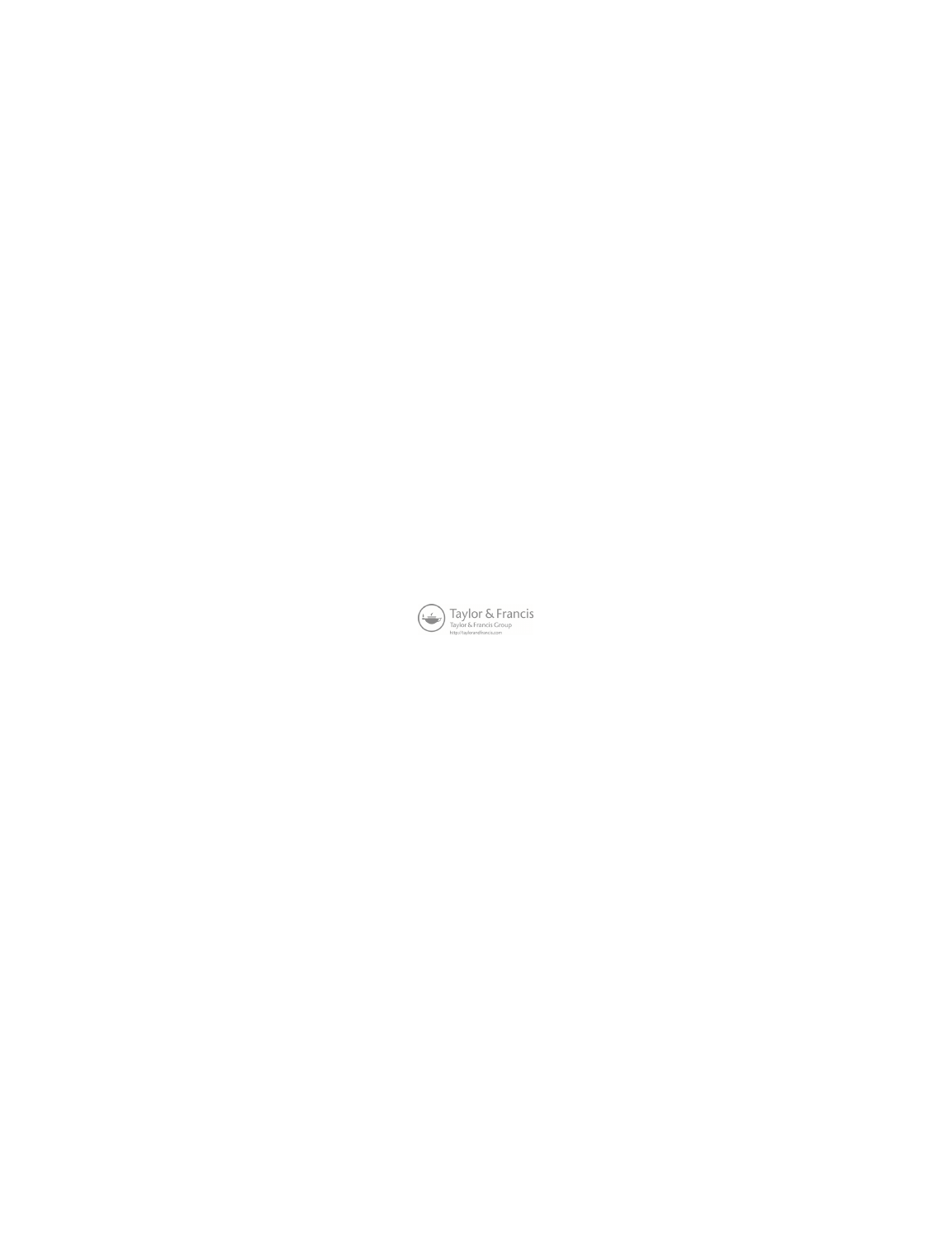## **1 European transnational government for the Other**

In the way Said (2003) expressed concerns about the Orient as an alter-ego of Western societies projecting their own cultural norms and rules of identification onto the epistemologically construed external Other, the Roma are politically imagined as the 'internal Other' (Balibar 2009) of the European model or Europeanness. Yet, Balibar (2009) considers that Roma need to be socially integrated, but social integration is a neoliberal problematisation in itself, and his statement confirms, once more, that Marxist realist analysis can, unfortunately, overlap discourses of power such as neoliberalism. They are seamlessly portrayed as an unrevealed subject<sup>1</sup> (e.g. 'who are the Roma ?')<sup>2</sup>, under continuous scrutiny, inquiry and assessment of its peripherality, as part of a dialectical politics of appropriation and re-subjectification<sup>3</sup> of a boundary subject, strengthening the political imaginary of a European core identity. This brings similitudes to Black People in America and Jews in Europe (Kalmar & Penslar 2005), "subjected to a kind of internal Orientalism" (Wilson III 1981: 63), a Western colonising knowledge of the Other entangled with governmental practices, which aimed at exorcising the idiosyncrasies of an imagined non-Westerner or non-European which grounded their existence and expansion.

"Vocabulary, imaginary, rhetoric" (Said 2003: 41) of the West's Orientalism placed subjects of knowledge in a continuum of "scrutiny, study, judgment, discipline, or [and] governing" (p. 41). Notwithstanding, Orientalism is much more than a political doctrine of the West. It is an apparatus of knowing, colonising cultural identities and territorialising alternatively construed political subjectivities, employed by architectures of power – transnational polities – which reify and project their geopolitical needs of government (e.g. neoliberalisation of Eastern Europe) onto subjects of governance (e.g. the Roma in Europe). The Roma were construed, in Balibar's terms, as the internal Orientals or Orientalised subjects of a purified idealised Europe and "neoliberal conception of European governance" (Balibar 2009: xi), which still conforms to modern architectural models of apprehension and incorporation of the socially disobedient Other. Furthermore, he argues that the expansion of Europe and the EU triggered divisive mechanisms of categorisation and governance in relation to the Roma and Eastern Europe, which by default were projected as the reversed Other. The latter were mainly construed in relation to an antithetical ideology – socialism and its reminiscences – threatening the security of the Western model of economic and social development. EU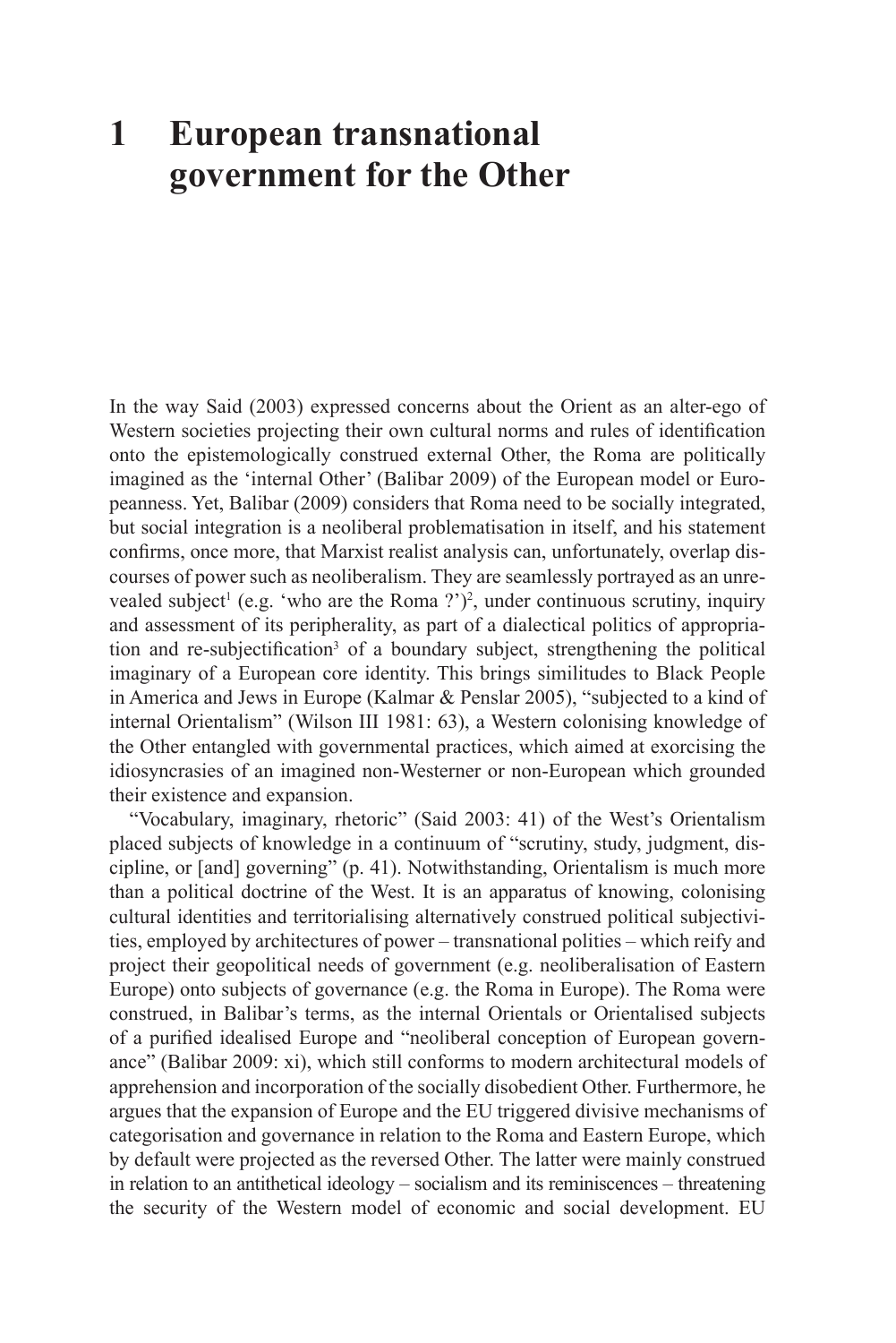enlargement brought these distinctions and dialectical antagonisms at the forefront of political and economic integration of the neighbouring antipode, which commanded processes of translation, epistemological and cultural appropriation. As he further suggests, within the political imaginaries of the already constituted EU, the Roma were projected as 'stateless people' and, therefore, disentangled from previous or current regimes of citizenship structured by Eastern European modern states in order to be appropriated as a signifier of processes of accommodation of Eastern Europe within larger frameworks of governance produced by a neoliberal Europe. In my terms, Roma were subjected to a *dislocated spatialisation of governance*, which diffused their subjection from the nation state policies towards transnational neoliberal governmental power discussed in this introduction.

In substance, EU enlargement implied a sort of pre-accession neoliberal 'normalisation' of Eastern European states, which had to undergo reformatory transitions promoted by big international actors such as the World Bank (WB), the European Union (EU), the United Nation Development Program (UNDP) and the Organization for Security and Cooperation in Europe (OSCE), which raised concerns about a population not yet developed or socially integrated, implicitly not subjected to its legislative structures and ideological contents.

More recently, the processes of EU accession have been an important impetus focusing international attention on Roma issues from Central and Eastern Europe (. . .) Roma issues emerge under political criteria for accession as part of the subchapter on "human rights and the protection of minorities" that was adopted at 1993 European Copenhagen European Council.

(WB 2000: 38)

Prior to 1990, "'European' institutions paid little attention to Roma/Gypsies" (Kovats 2001: 1), but after the fall of the iron curtain, when the former socialist states joined transnational polities such as the Council of Europe and OSCE, Western European states and associated large polities became increasingly interested in securitising Eastern European Roma migration (WB 2000), which was portrayed as a threat to 'the stability' of the European economic area. As already suggested, the Roma themselves were the signifier of Eastern European poverty and de-regulation, whose status had to be supervised constantly, and the OSCE was the first to pay attention to issues of securitisation of Eastern European populations. The High Commissioner of National Minorities (HCNM) (1993) report underlined both the intrinsic and extrinsic scope of its policies and prioritisation of their instrumental character aimed at migration prevention through a process of state allegiance enhancement involving higher standards of living "for the sake of such improvements, but also for the reduction in pressures on international migration" (p. 10). These programs were designed to provide "an enduring sense of belonging" (p. 10), social and economic, to migrants from Southern-Eastern Europe to Western Europe, who "unable to reintegrate at home may be likely to consider the international migration again" (p. 11). The implication of this programmatic deliberate governance of the Other as the migrant populations to the West was the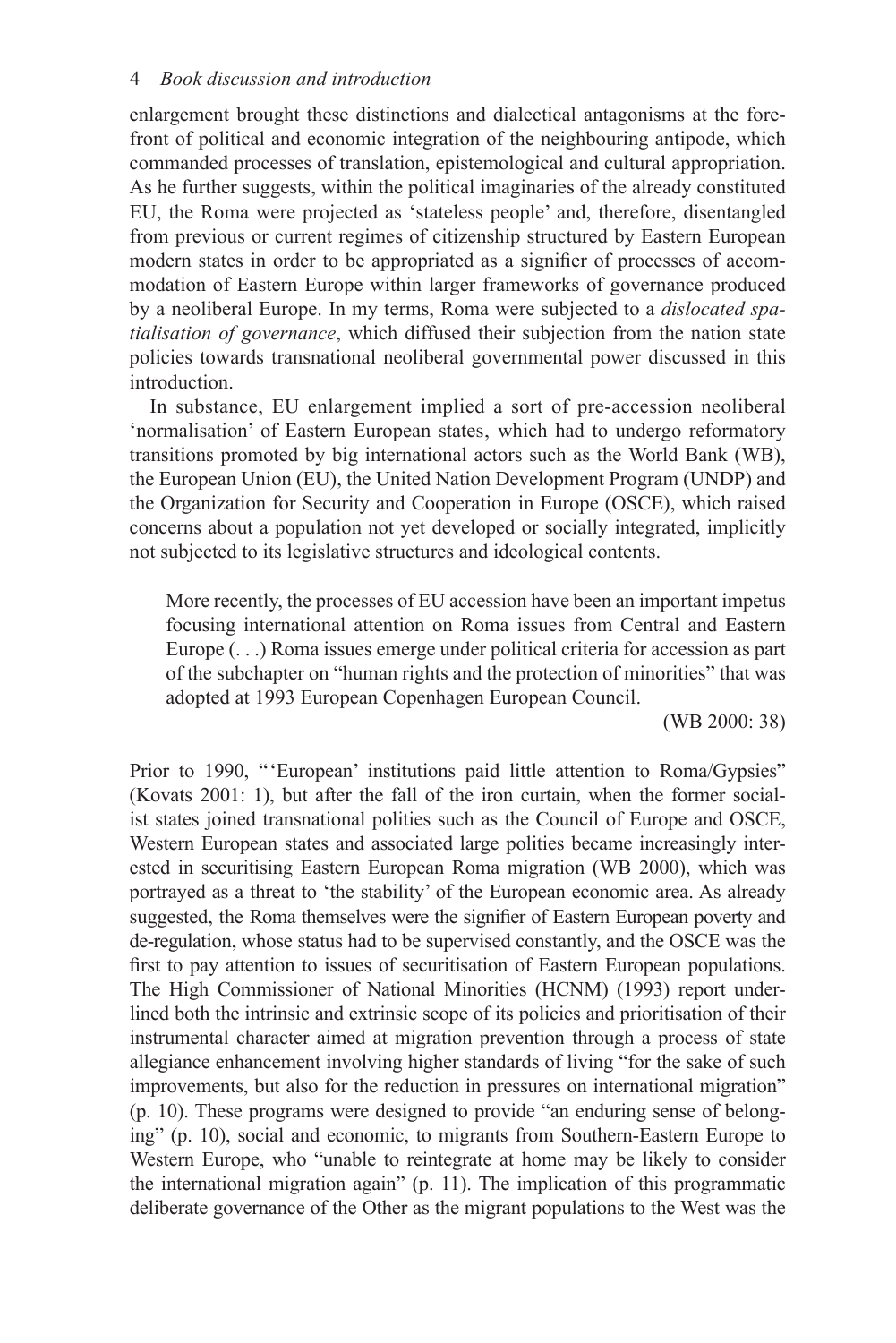localisation of the implementation of development and social integration programs in the home countries and ideological abode in the political and economic government of Western Europe:

Every effort should be made to support such returned migrants, particularly in the context of more comprehensive programs for improving literacy, job training, and economic opportunity for Roma in their own countries.

(HCNM 1993: 11)

Furthermore, under the requests for enlargement of the economic area, the EU started to "monitor candidates on minority protection" (Gugliemo & Waters 2005: 771) and frame its migration prevention policies as social integration of the Roma and populations generally considered 'poor' and 'vulnerable'. Yet, once the European inclusion of the Eastern European states was achieved, the EU internalised the problematic of governance and strengthened the focus on social integration and minority rights. Thus, "underlying concerns about Romani migration have not disappeared" (Kovats 2001: 2), but they have rather been incorporated into new strategies of securitisation of Roma migration as human and social development. Hence, it can be implied that the social integration of the Roma and the Europeanisation of its contents expanded progressively as a European discursive practice and bureaucratic machinery, but, in practical terms, continued as a transnational apparatus of governance of Eastern European migration. In other words, securitisation of mobility was politically translated into the language of human development and social integration, which mainly represented the Eastern European Roma as a European 'problem' that needed further assessment and supervision. New mechanisms of knowledge production and technologies of institutional governance, mainly extraneous to Romani civil society and nation states, became engines for transnational securitisation policies. Although the problematic of governance had become European, the population subjected to it has not been yet Europeanised. It was rather placed in a liminal position from where it was expected to acquire and realise the commitments of the so-called European social integration. Generally, the Europeanisation of the problematic of government for the Roma brought a dialectical command and technical passage between the freedom of movement and technologies of securitisation of migration in the format of human development and guided or 'good governance', largely employed by all transnational organisations for development.

Security is directly linked to development: there is no development in chronically insecure environments (. . .). Security is key to regional stability, poverty reduction and conflict prevention (EC 2003: 7)  $(\ldots)$  The concept of security is increasingly understood not just in terms of security of the state, but also embraces the broad notion of human security, which involves the ability to live in freedom, peace and safety. Security must be both as a national interest and as part of individual rights. Security systems reforms is an integral component of *good governance* [my emphasis].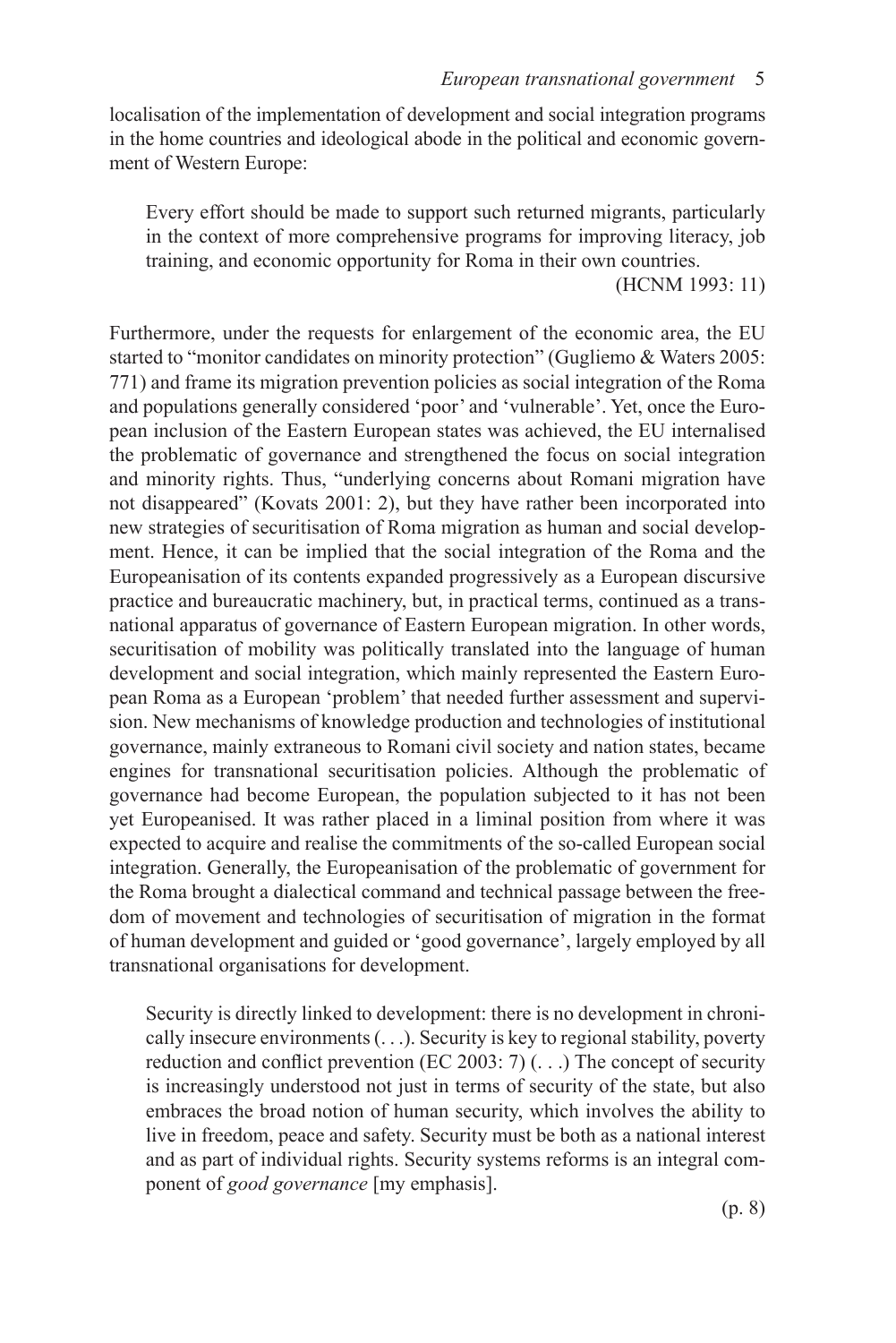### 6 *Book discussion and introduction*

In this case, security is tied to human development and governance, but also to further EU enlargement and, therefore, to migration prevention strategies, which discursively construed by transnational actors in development (EC 2003; WB 2000, 2005) need to be implemented by sending states. Thus, the migration of the Roma to Western countries remains a primary concern for regional EU stability and a target of securitisation apparatuses.

However, the current situation of Roma living in poor conditions in enlargement countries has had consequences in terms of the increased number of Roma temporarily migrating to EU member states under visa-free regime and even applying for asylum. This can have a negative impact on visa liberalisation, which is one of the greatest achievements towards the integration of the Western Balkans into EU.

(EC 2012: 17)

In this regard, the transition has been made from a 'human rights' perspective to that of 'governance', which "became an integral part of the [EU] Poverty Reduction Strategy" (EC 2003: 5). 'Governance' or 'good governance' was conceived by both WB (1992) and EC (2003, 2006) as a more comprehensive and less authoritarian concept in its definition, but a more controlled, pervasive and effective mechanism in its actions and leverage. It generally aims to organise the conduct of particular people and states, including the migration of Eastern European Roma to Western Europe.

Sound management of migration is also a factor in ensuring overall a good governance  $(\ldots)$ . By promoting good governance the EU is addressing one of the important roots of migration.

(EC 2003: 12)

There was a broad understanding about the need for a new and strong partnership of all key actors in this field. Moreover, it became evident that only a targeted culturally sensitive approach, which aimed at inclusion of Roma into mainstream society, could lead to progress.

(EC 2010: 4)

Furthermore 'marginalisation' was conceptually connected to poverty, and the social integration of populations such as the Roma became "instrumental in reducing poverty" (EC 2003: 5). In other words, programs of human development and social integration of 'the vulnerable' as mechanisms of securitisation of migration became entangled with the concept of governance of the Eastern European Roma. Yet, the whole responsibility for the undertaking was left in the hands of the EU member states and the site for the exercise of 'good governance' was confined to their jurisdiction (EC 2012). Overall, these institutional efforts for 'good governance' and social integration of the Roma have been expanded and incorporated into a matrix of transnational neoliberal governmental power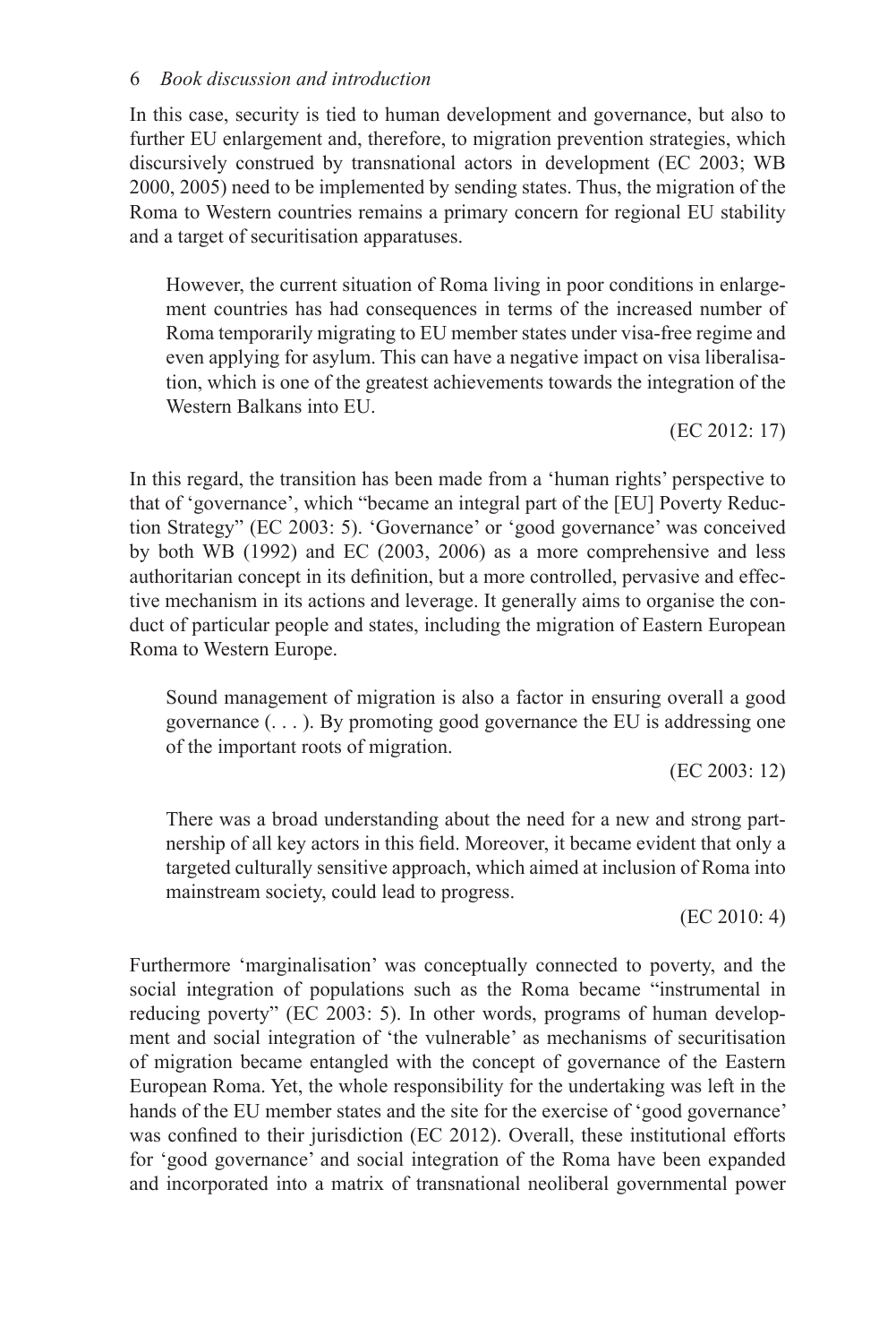practically enacted by main transnational polities and organisations which deal with worldwide 'development' and governance of the Other (Escobar 2012).

Furthermore, cooperation takes place in the framework of international organisations, such as the Council of Europe, the United Nations and their Agencies, the Organisation for Security and Cooperation in Europe, or the World Bank, as well as in multilateral initiatives, such as the Decade for Roma inclusion 2005–2015, or more informal networks focused on Roma issues.

(EC 2010: 28)

All these transnational actors devise programs of social integration which, considered to be beneficial to the targeted population, are part of a broader neoliberal economic instrumental rationality which is expected to be incorporated into the new EU state apparatuses of governance. Decreasing welfare through the integration of the Roma into the official labour markets is aimed to be beneficial primarily to the Eastern European states, which can reduce their costs and adjust their economies to the national and global markets.

According to a recent research by the World Bank, for instance, full Roma integration in the labour market could bring economic benefits estimated to be around € 0.5 billion annually for some countries. Great *participation of Roma in the labour market* would improve *economic productivity, reduce government payments* [my emphasis] for social assistance and increase revenue from income taxes. According to the same World Bank study, *the tax benefits* [my emphasis] of Roma integration in the labour market are estimated to be around  $\epsilon$  175 million annually per country (EC 2011: 3). Studies demonstrate that the exclusion of Roma entails important economic consequences in terms of direct costs for public budgets as well in terms of indirect costs losses in productivity.

(EC 2010: 3)

In other terms, the social integration of populations considered to be living at the edge of the newly 'liberalised' economies becomes "both a moral and economic imperative" (EC 2012: 5) that needs to be endorsed by the nation states. The latter "have the primary responsibility and competences to change the situation of marginalised populations" (EC 2012: 5) by engaging with the transnational governmental power's legal and technical or semiological apparatuses.4 Thus, the social inclusion of the reversed Other to these political and economic commitments advocated by transnational organisations for development is part of a process of global economic 'liberalisation' and integration. Furthermore, this transnational governmental power and its enactments are mainly upheld by and in need for technical knowledge apparatuses and mechanisms of identification of the targeted populations.

[C]ountries need to look carefully at their statistical instruments (for example, censuses and household surveys) and administrative data to assess how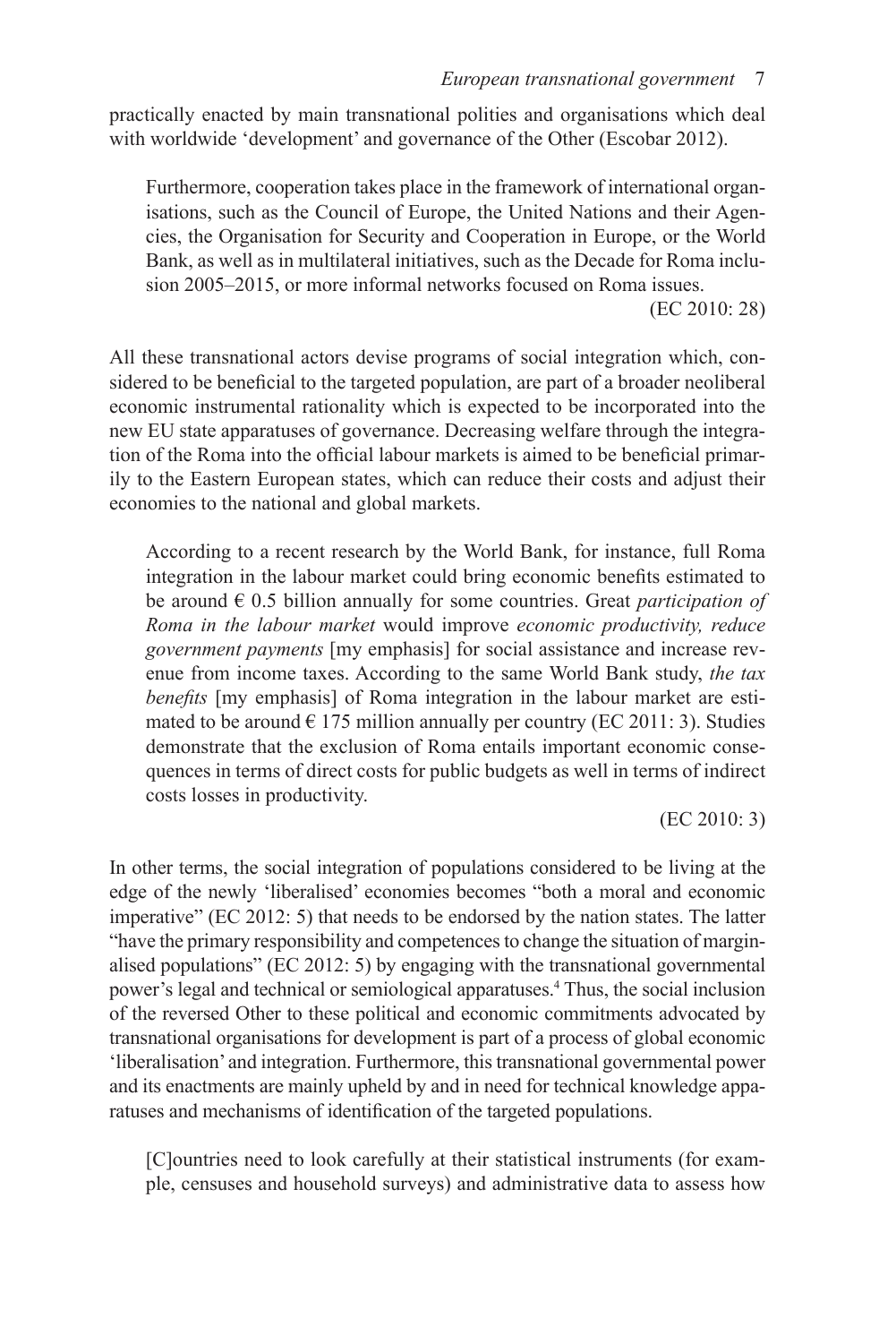#### 8 *Book discussion and introduction*

they can better capture information on Roma and other minorities that will be useful from a policy perspective. (. . . ) More information on international practices, particularly in addressing the privacy issue on ethnic identification, is needed.

(WB 2000: 39)

In order to get useful data in the long term, the Commission will also foster cooperation between national statistical offices and Eurostat so as to be able to identify methods to map the EU's least developed micro-regions, where the most marginalised groups live, and in particular Roma, as a first step.

(EC 2011: 13)

The quotes show how technical knowledge about the Roma and their conditions of existence is an essential component of governance, in a continuous process of regional expansion and diversification of its mechanisms of production, which are mainly yielded by transnational organisations and polities in collaboration with states, experts and also scholars in the field. Following this brief analysis, European social integration, the program of governance questioned in the framework of this book, can be seen as a reflection of these particular articulations between global-national social, economic forms of governance and technical knowledge production they are associated with, or in other terms as a transnational neoliberal discourse or neoliberal governmentality. The latter is further inquired into conceptually and theoretically in the next section, in relation to liberalism vs. neoliberalism, Foucault's discussion on government, knowledge and neoliberal subject of governance, issues of sovereignty, world development and human securitisation.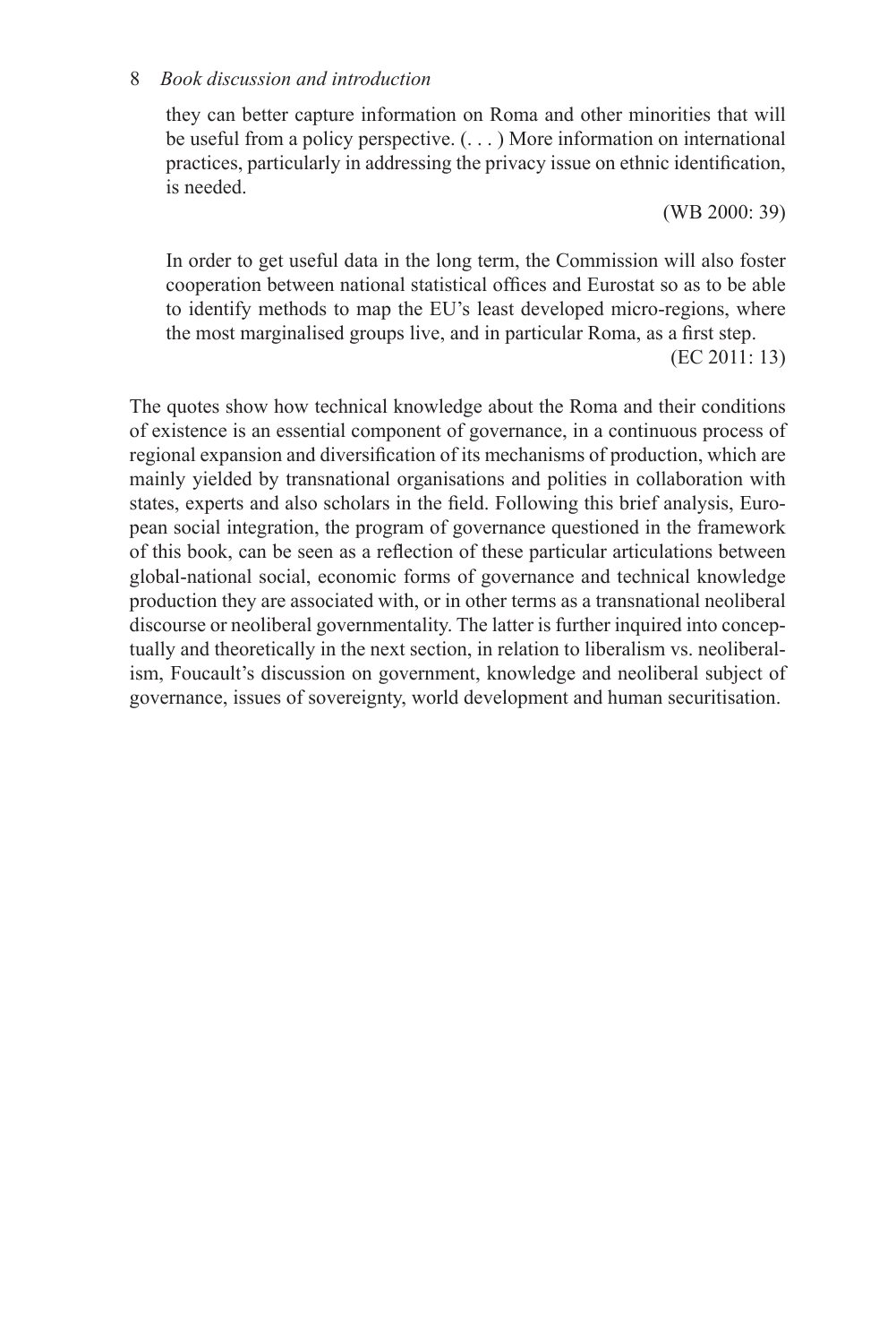## **2 Transnational neoliberal governmentality**

The moral economic order of neoliberalism and its subject

In the early 1990s, the reconfiguration of the social, economic and political space of Eastern Europe brought to the forefront the problematic of development, which has been progressively defined and tied to technologies of human securitisation, and ideologies of economic progress focused both on delocalised forms of governance and state-led ones. Human development, as an approach, was more attentive to the enhancement of the individual capabilities and realisation of human rights, an approach mainly promoted by the UNDP. On the other hand, an economic developmental perspective exploited the sovereign power as a form of conducting an Eastern European *ataxic democracy*5 (see Ranciere 2010) which emerged outside of a legal framework ordered by global neoliberal governmental power.

In Eastern Europe, the lack of a legal system conducive to private sector development is a severe impediment to privatization and new investment (WB 1992: 4) (. . .). Even in societies that are highly market-oriented, only governments can provide two sorts of public goods: rules to make markets work efficiently and corrective interventions where there are market failures (McLean 1987: 19–21). With respect to rules, without the institutions and supportive framework of the state to create and enforce the rules, *to establish law and order* [my emphasis], and to ensure property rights, production and investment will be deterred and development hindered.

(Eggertson 1990, in WB 1992: 6)

The foundation of law was associated with order as the main first target in the process of the institutionalisation of the market. At a first stage the latter aimed at reforming the state and establishing the rule of law as mechanisms of ordering the social and apparatuses for the market appearance, command and corrective adaptations to a continuously reformed economic environment mainly portrayed as the Eastern European transition to a market economy.

Without assuming the responsibility of direct intervention and ownership of the reform, the main transnational exponents of neoliberalism endorsed the role of policing the emergent 'void'6 , in Ranciere's (2010) terms, which, nonetheless, equalled governmental action at a distance as a dislocated spatialised intercession.